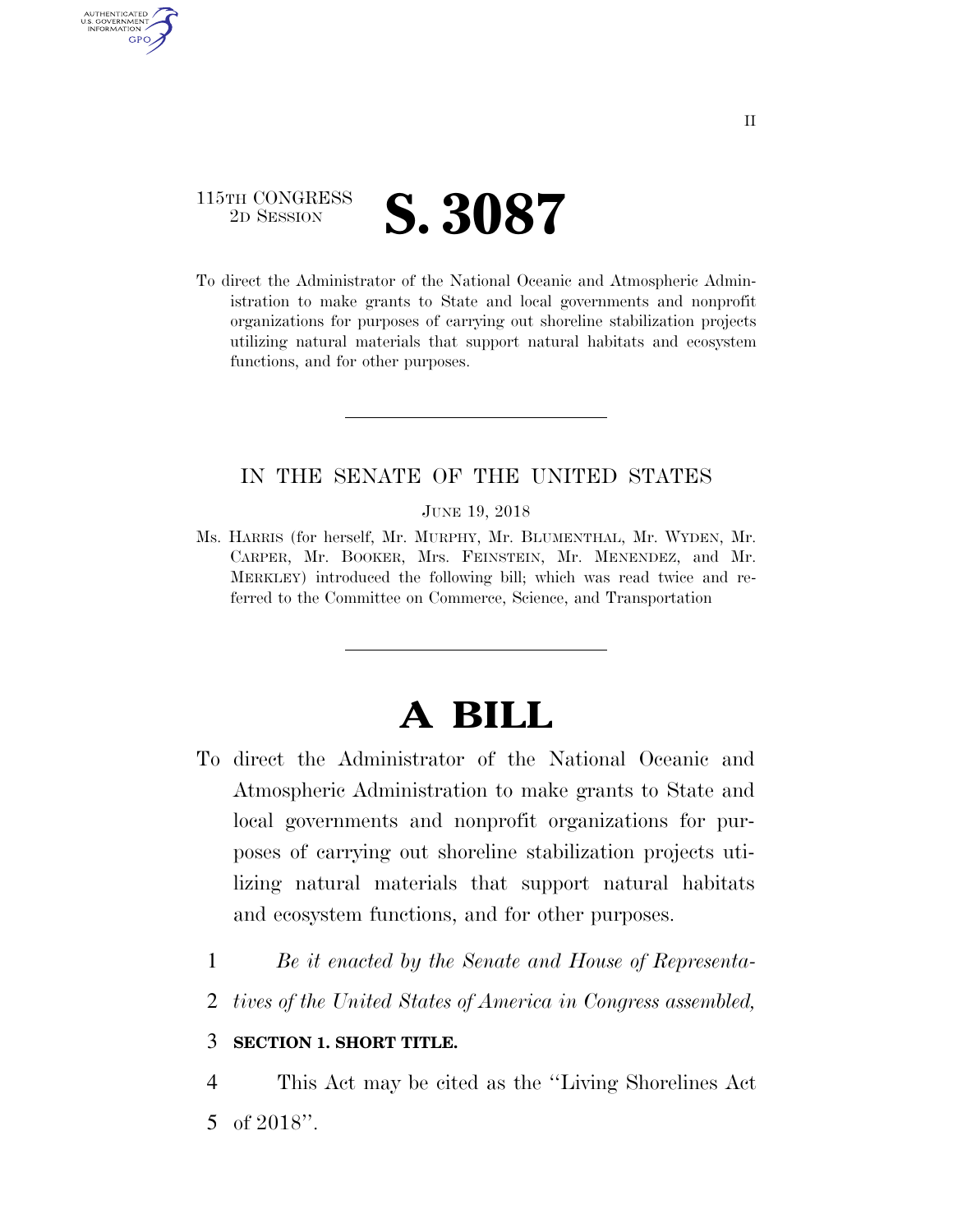$\mathfrak{D}$ 

## **SEC. 2. LIVING SHORELINE GRANT PROGRAM.**

 (a) ESTABLISHMENT.—The Administrator shall make grants to eligible entities for purposes of—

- (1) implementing large- and small-scale, cli-mate-resilient living shoreline projects; and
- (2) encouraging innovation in the use of natural materials to protect coastal communities, habitats, and natural system functions.

 (b) PROJECT PROPOSALS.—To be eligible to receive a grant under this section, an eligible entity shall—

 (1) submit to the Administrator a proposal for a living shoreline project, including monitoring, data collection, and measurable performance criteria with respect to the project; and

 (2) demonstrate to the Administrator that the entity has or will be able to obtain any local, State, or Federal permits or other authorizations necessary to carry out the project.

(c) PROJECT SELECTION.—

20 (1) DEVELOPMENT OF CRITERIA.—The Admin- istrator shall select eligible entities to receive grants under this section based on criteria developed by the Administrator, in consultation with the heads of rel- evant offices of the National Oceanic and Atmos-pheric Administration, such as the Office of Habitat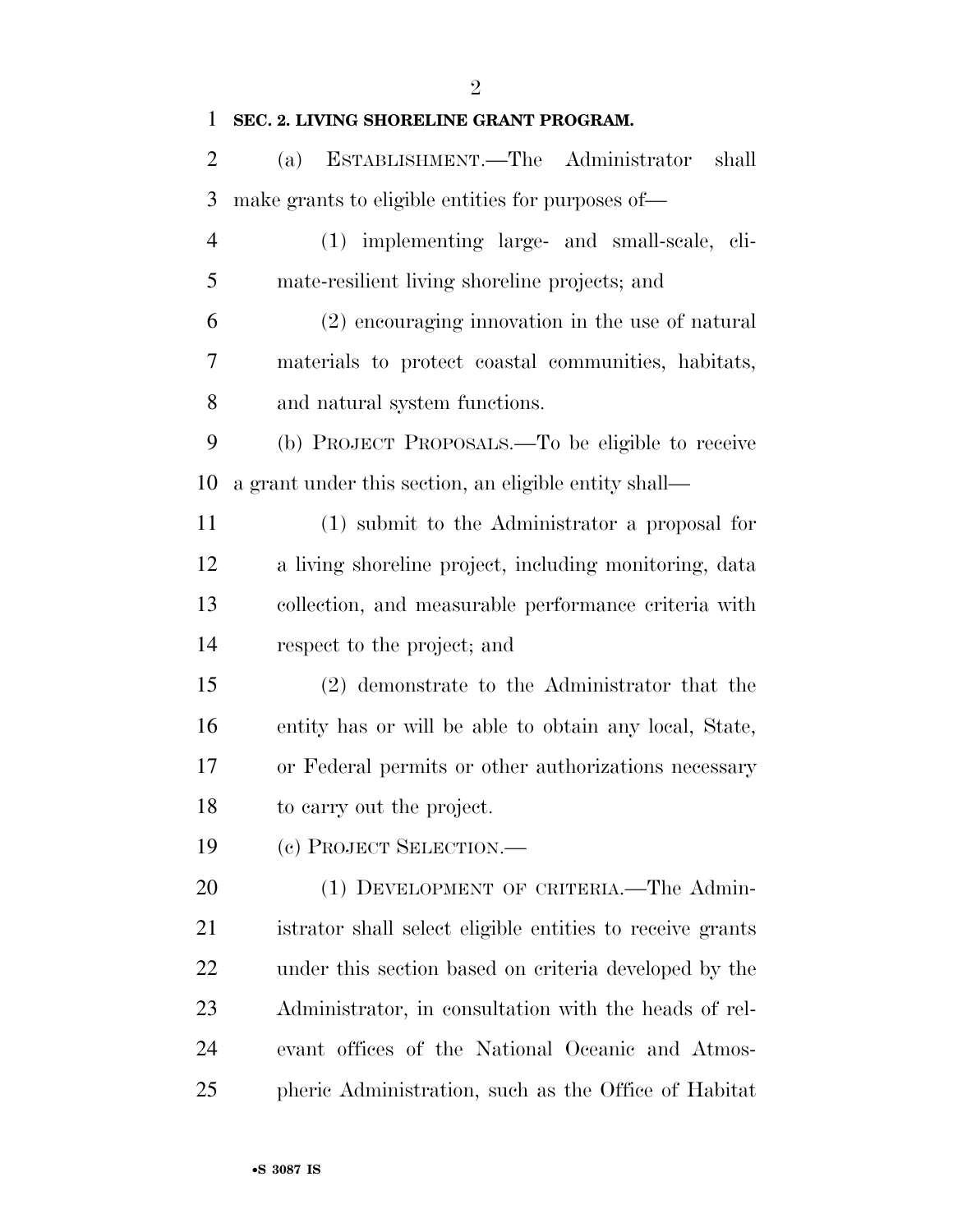| $\mathbf{1}$   | Conservation, the Office for Coastal Management,     |
|----------------|------------------------------------------------------|
| $\overline{2}$ | and the Restoration Center.                          |
| 3              | (2) CONSIDERATIONS.—In developing criteria           |
| $\overline{4}$ | under paragraph (1) to evaluate a proposed living    |
| 5              | shoreline project, the Administrator shall take into |
| 6              | account-                                             |
| 7              | (A) the potential of the project to protect          |
| 8              | the community and maintain the viability of the      |
| 9              | environment, such as through protection of eco-      |
| 10             | system functions, environmental benefits, or         |
| 11             | habitat types, in the area where the project is      |
| 12             | to be carried out;                                   |
| 13             | (B) the historic and future environmental            |
| 14             | conditions of the project site, particularly those   |
| 15             | environmental conditions affected by climate         |
| 16             | change;                                              |
| 17             | (C) the ecological benefits of the project;          |
| 18             | and                                                  |
| 19             | (D) the ability of the entity proposing the          |
| 20             | project to demonstrate and quantify the poten-       |
| 21             | tial of the project for the protection of the        |
| 22             | coastal community where the project is to be         |
| 23             | carried out, including through—                      |
| 24             | (i) mitigating the effects of erosion;               |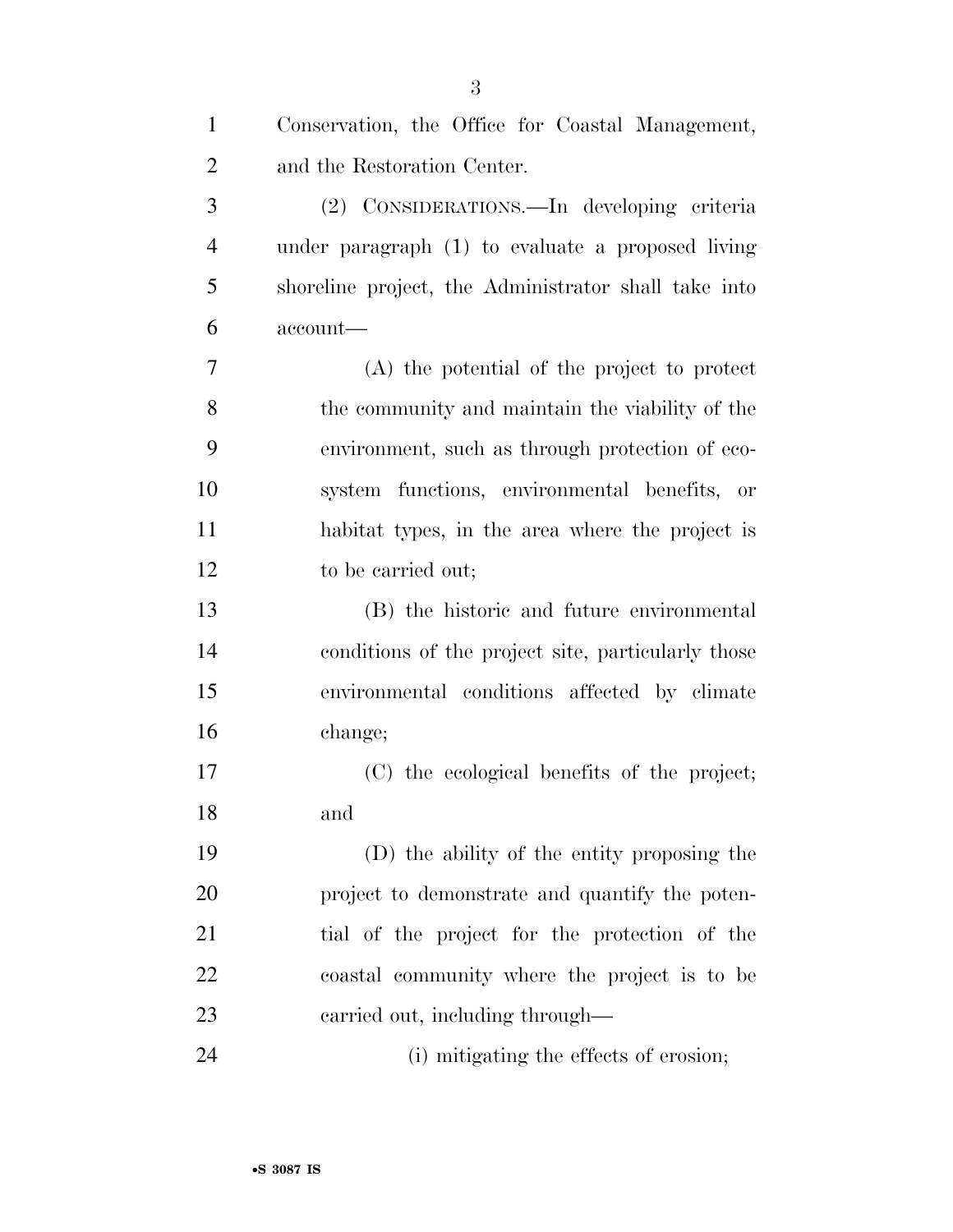| $\mathbf{1}$   | (ii) absorbing the impact of coastal                      |
|----------------|-----------------------------------------------------------|
| $\overline{2}$ | storms;                                                   |
| 3              | (iii) mitigating shoreline flooding;                      |
| $\overline{4}$ | (iv) mitigating the effects of sea level                  |
| 5              | rise;                                                     |
| 6              | (v) sustaining coastal ecosystems; and                    |
| 7              | (vi) such other forms of coastal pro-                     |
| 8              | tection as the Administrator considers ap-                |
| 9              | propriate.                                                |
| 10             | PRIORITY.—In selecting living shoreline<br>(3)            |
| 11             | projects to receive grants under this section, the Ad-    |
| 12             | ministrator shall give priority consideration to a pro-   |
| 13             | posed project to be conducted in an area—                 |
| 14             | (A) for which the President has declared,                 |
| 15             | during the 10-year period preceding the submis-           |
| 16             | sion of the proposal for the project under sub-           |
| 17             | section (b), that a major disaster exists pursu-          |
| 18             | ant to section 401 of the Robert T. Stafford              |
| 19             | Disaster Relief and Emergency Assistance Act              |
| 20             | $(42 \text{ U.S.C. } 5170)$ because of a hurricane, trop- |
| 21             | ical storm, coastal storm, or flooding; or                |
| 22             | (B) that has a documented history of fre-                 |
| 23             | quent coastal inundation or coastal erosion dur-          |
| 24             | ing that 10-year period.                                  |
| 25             | (4) MINIMUM STANDARDS.—                                   |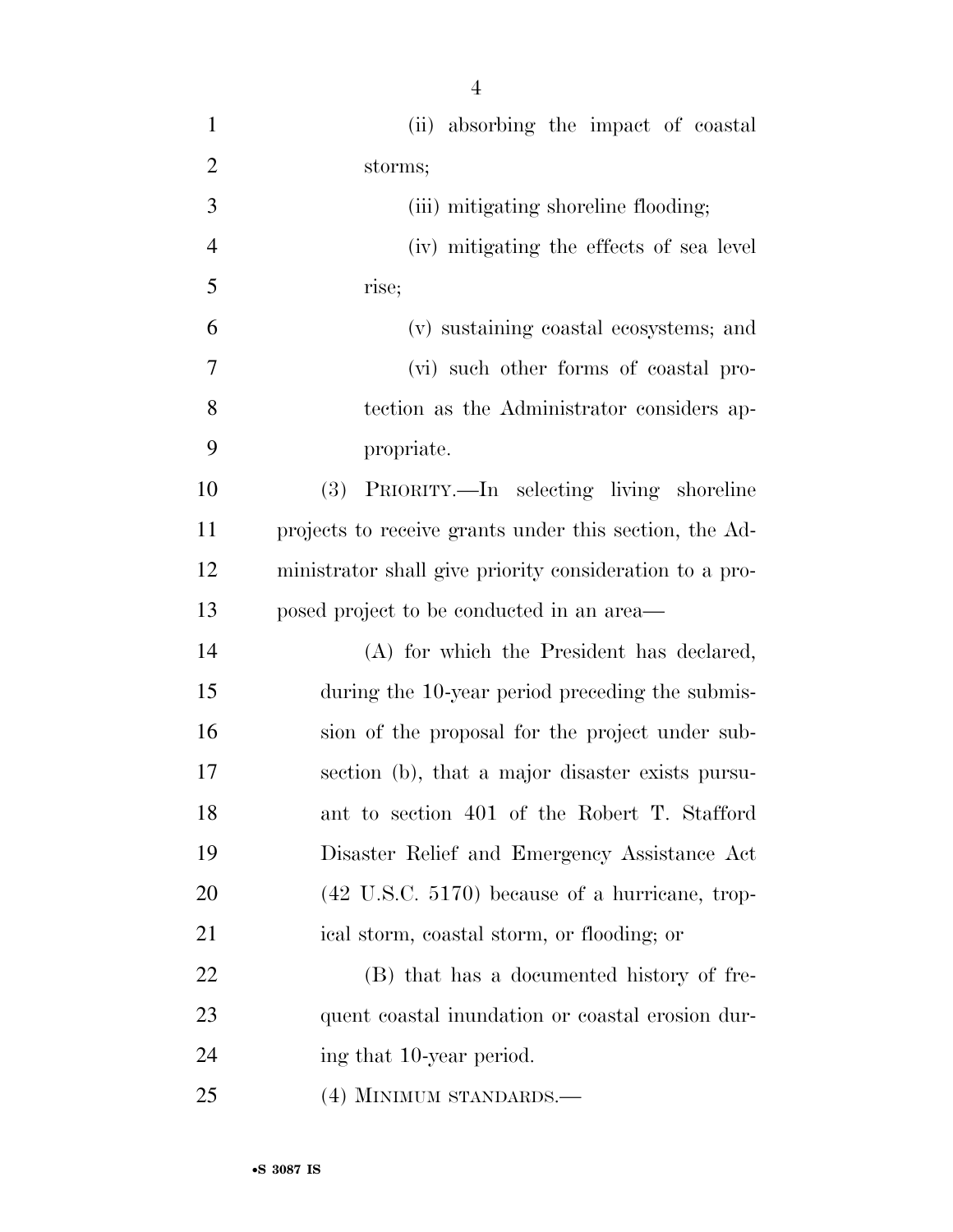| $\mathbf{1}$   | IN GENERAL.—The Administrator<br>(A)                |
|----------------|-----------------------------------------------------|
| $\overline{2}$ | shall develop minimum standards to be used in       |
| 3              | selecting eligible entities to receive grants under |
| $\overline{4}$ | this section, taking into account—                  |
| 5              | the considerations described in<br>(i)              |
| 6              | paragraph $(2)$ ; and                               |
| $\overline{7}$ | (ii) the need for such standards to be              |
| 8              | general enough to accommodate concerns              |
| 9              | relating to specific project sites.                 |
| 10             | CONSULTATIONS.—In developing<br>(B)                 |
| 11             | standards under subparagraph $(A)$ , the Admin-     |
| 12             | istrator-                                           |
| 13             | (i) shall consult with the Chief of En-             |
| 14             | gineers and the heads of relevant offices of        |
| 15             | the National Oceanic and Atmospheric Ad-            |
| 16             | ministration, such as the Office of Habitat         |
| 17             | Conservation, the Office for Coastal Man-           |
| 18             | agement, and the Restoration Center; and            |
| 19             | (ii) may consult with relevant inter-               |
| 20             | agency councils, such as the Estuary Habi-          |
| 21             | tat Restoration Council, and State coastal          |
| 22             | management agencies.                                |
| วว             | (d) Here are Funne A grant awarded under this       |

 (d) USE OF FUNDS.—A grant awarded under this section to an eligible entity to carry out a living shoreline project may be used by the eligible entity only—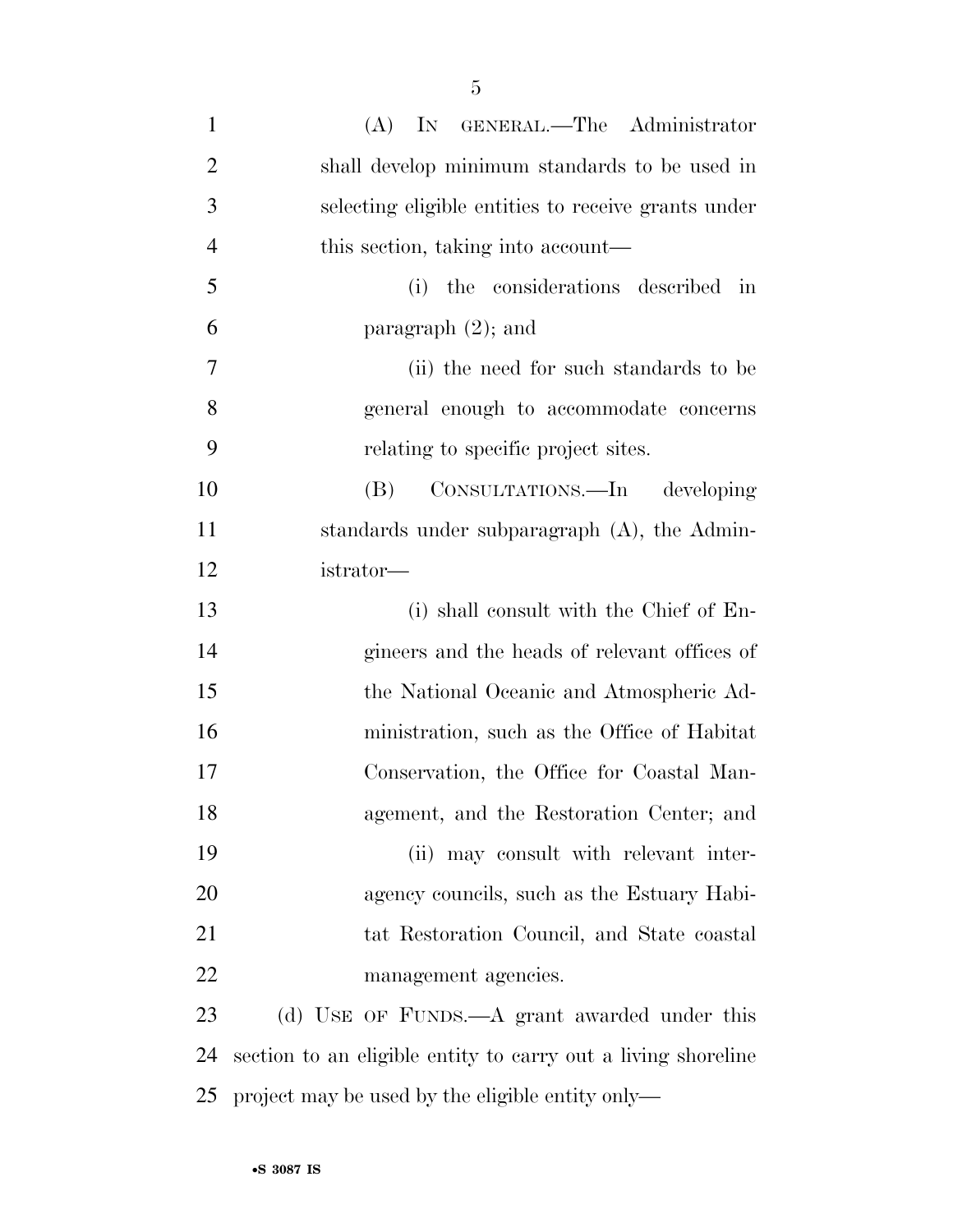| $\mathbf{1}$   | $(1)$ to carry out the project; and                         |
|----------------|-------------------------------------------------------------|
| $\overline{2}$ | (2) to monitor and collect data on the successes            |
| 3              | and deficiencies of the project, in accordance with         |
| $\overline{4}$ | standards issued by the Administrator under sub-            |
| 5              | section $(f)(2)$ .                                          |
| 6              | (e) COST-SHARING.—An eligible entity that receives          |
| 7              | a grant under this section to carry out a living shoreline  |
| 8              | project shall provide, from non-Federal sources, not less   |
| 9              | than 50 percent of the funds toward the total cost, includ- |
| 10             | ing administrative costs, of the project.                   |
| 11             | (f) MONITORING AND REPORTING.—                              |
| 12             | (1) IN GENERAL.—The Administrator shall re-                 |
| 13             | quire each eligible entity receiving a grant under this     |
| 14             | section (or a representative of the entity) to carry        |
| 15             | out a living shoreline project—                             |
| 16             | (A) to transmit to the Administrator data                   |
| 17             | collected under the project;                                |
| 18             | (B) to monitor the project and to collect                   |
| 19             | data on-                                                    |
| 20             | (i) the protection provided by the                          |
| 21             | project for the coastal community where                     |
| 22             | the project is carried out; and                             |
| 23             | (ii) the successes and deficiencies of                      |
|                |                                                             |

24 the project in providing such protection;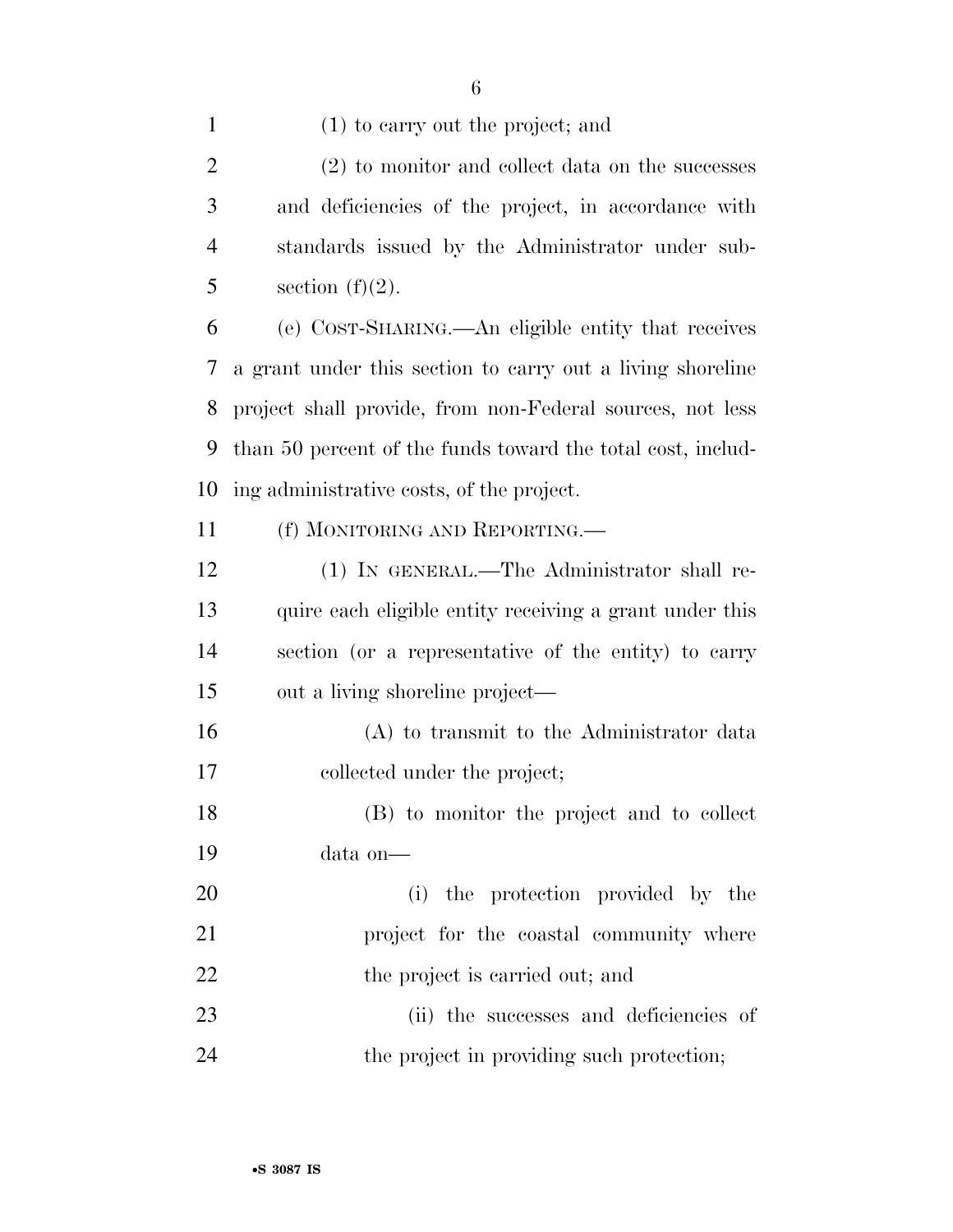| $\mathbf{1}$   | (C) to make data collected under the              |
|----------------|---------------------------------------------------|
| $\overline{2}$ | project available on a publicly accessible inter- |
| 3              | net website of the National Oceanic and Atmos-    |
| $\overline{4}$ | pheric Administration; and                        |
| 5              | (D) to, not later than December 31, 2022,         |
| 6              | submit to the Administrator a report on the ef-   |
| 7              | fectiveness of the project in increasing protec-  |
| 8              | tion of the coastal community where the project   |
| 9              | is carried out through living shorelines tech-    |
| 10             | niques, including—                                |
| 11             | (i) a description of-                             |
| 12             | $(I)$ the project;                                |
| 13             | the activities carried<br>(II)<br>out             |
| 14             | under the project; and                            |
| 15             | (III) the techniques and mate-                    |
| 16             | rials used in carrying out the project;           |
| 17             | and                                               |
| 18             | (ii) data on the performance of the               |
| 19             | project in providing protection to that           |
| 20             | coastal community.                                |
| 21             | $(2)$ STANDARDS.—                                 |
| <u>22</u>      | $(A)$ In GENERAL.—Not later than 90 days          |
| 23             | after the date of the enactment of this Act, the  |
| 24             | Administrator shall, in consultation with the     |
| 25             | heads of relevant offices of the National Oce-    |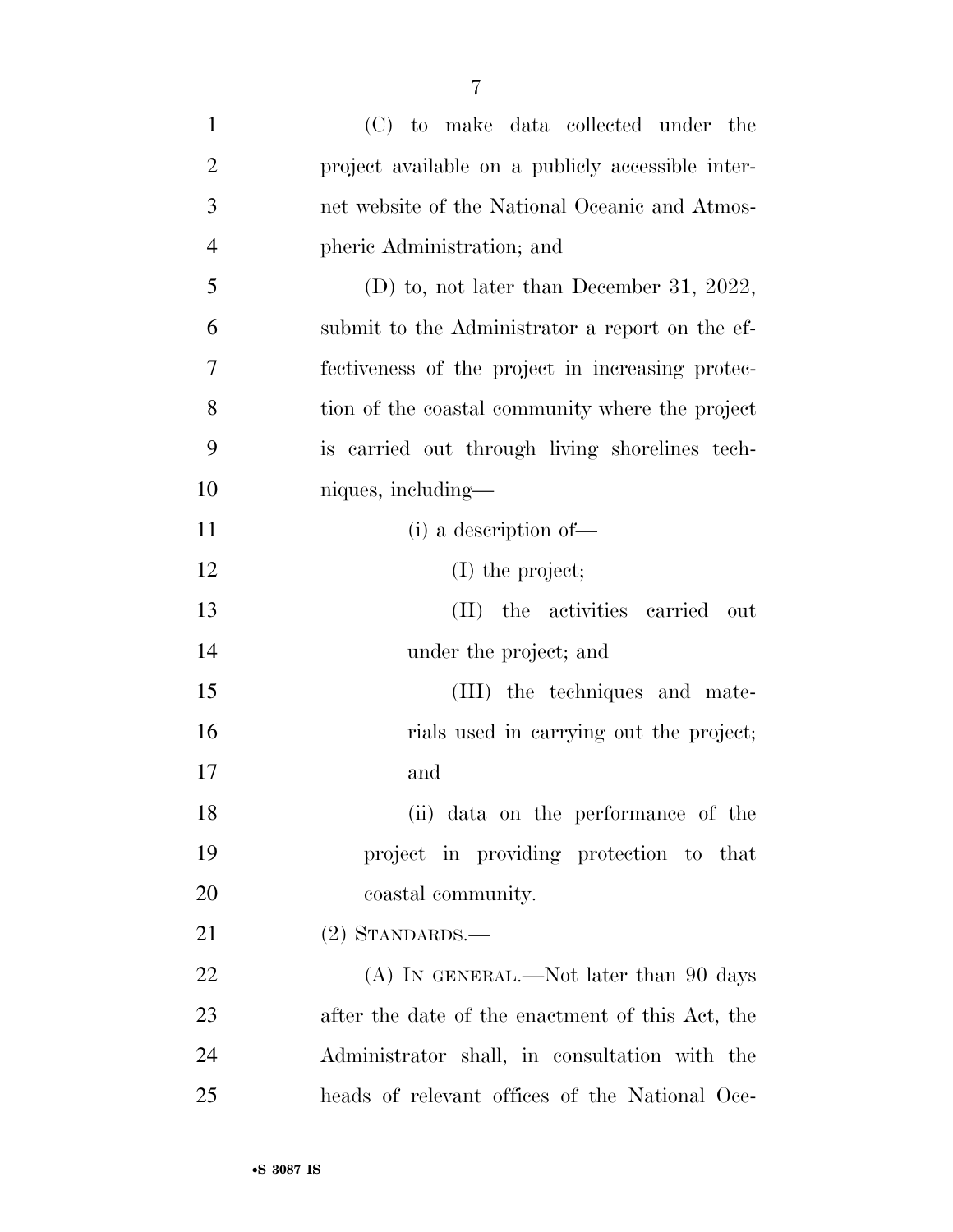| $\mathbf{1}$   | anic and Atmospheric Administration and non-               |
|----------------|------------------------------------------------------------|
| $\overline{2}$ | governmental organizations, issue standards for            |
| 3              | the collection under paragraph (1) and sub-                |
| $\overline{4}$ | section (d) of data regarding the successes and            |
| 5              | deficiencies of living shoreline projects for which        |
| 6              | grants are awarded under this section.                     |
| 7              | (B) REPORTING.—The standards issued                        |
| 8              | under subparagraph (A) shall require an eligi-             |
| 9              | ble entity receiving a grant under this section            |
| 10             | to report the data described in that subpara-              |
| 11             | graph to the Administrator on a regular basis.             |
| 12             | (g) AUTHORIZATION OF APPROPRIATIONS.—There                 |
| 13             | are authorized to be appropriated $$20,000,000$ to the Ad- |
| 14             | ministrator for each of fiscal years 2018 through 2023     |
| 15             | for purposes of carrying out this section.                 |
| 16             | (h) DEFINITIONS.—In this section:                          |
| 17             | (1) ADMINISTRATOR.—The term "Adminis-                      |
| 18             | trator" means the Administrator of the National            |
| 19             | Oceanic and Atmospheric Administration.                    |
| 20             | (2) ELIGIBLE ENTITY.—The term "eligible enti-              |
| 21             | ty" means any of the following:                            |
| 22             | (A) A unit of a State or local government.                 |
| 23             | (B) An organization described in section                   |
| 24             | $501(c)(3)$ of the Internal Revenue Code of 1986           |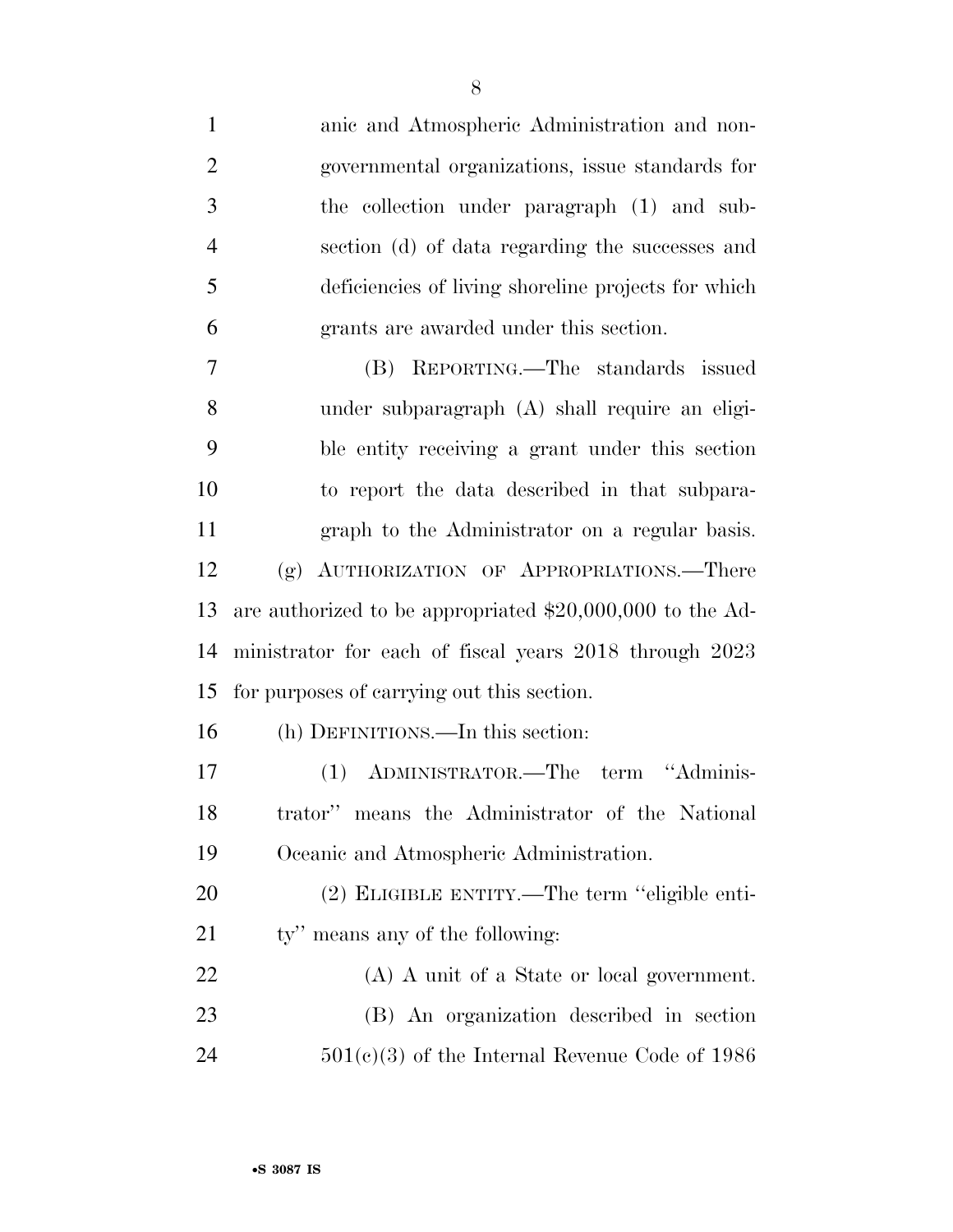| $\mathbf{1}$   | that is exempt from taxation under section       |
|----------------|--------------------------------------------------|
| $\overline{2}$ | $501(a)$ of such Code.                           |
| 3              | (3) LIVING SHORELINE PROJECT.—The term           |
| $\overline{4}$ | "living shoreline project"—                      |
| 5              | (A) means a project to mitigate the effects      |
| 6              | of erosion caused by shoreline flooding or inun- |
| 7              | dation, currents, or wave energy, through        |
| 8              | project design that stabilizes a shoreline by    |
| 9              | using natural materials to create buffers to ab- |
| 10             | sorb the impact of coastal storms, flooding, and |
| 11             | wave energy and to prevent or minimize shore-    |
| 12             | line erosion, that—                              |
| 13             | (i) incorporates as many natural ele-            |
| 14             | ments as possible, such as native wetlands,      |
| 15             | submerged aquatic plants, native grasses,        |
| 16             | shrubs, or trees;                                |
| 17             | (ii) utilizes techniques that incor-             |
| 18             | porate ecological and coastal engineering        |
| 19             | principles in shoreline stabilization; and       |
| 20             | (iii) to the extent possible, maintains          |
| 21             | or restores existing natural slopes and con-     |
| 22             | nections<br>between uplands and adjacent         |
| 23             | wetlands or surface waters; and                  |
| 24             | $(B)$ may include the use of —                   |